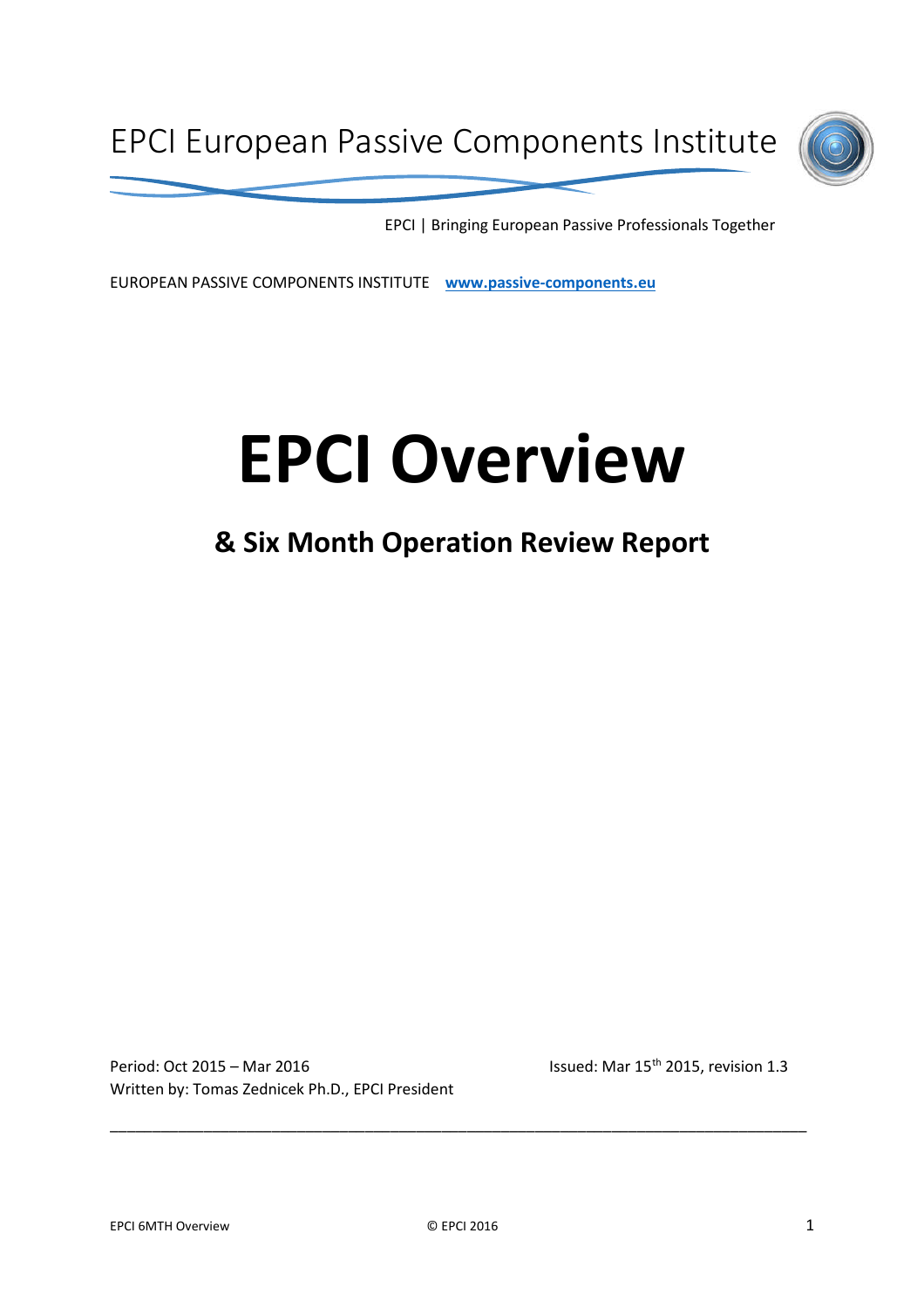# **CONTENT**

| Company's Flash News <b>company's Flash News</b> 2010 and 2010 and 2010 and 2010 and 2010 and 2010 and 2010 and 2010 and 2010 and 2010 and 2010 and 2010 and 2010 and 2010 and 2010 and 2010 and 2010 and 2010 and 2010 and 2010 an |  |  |  |
|-------------------------------------------------------------------------------------------------------------------------------------------------------------------------------------------------------------------------------------|--|--|--|
| Industry Interviews использовательно положительно положительно составляют и положительно и положительно и                                                                                                                           |  |  |  |
| Industry News & Passive Components Dossier [11] manufacture material methods of Passive Components Dossier [11                                                                                                                      |  |  |  |
| Event Calendar                                                                                                                                                                                                                      |  |  |  |
| Job Fair                                                                                                                                                                                                                            |  |  |  |
| Custom Passive Component Seminars <b>Communication Contract Communication</b> 7                                                                                                                                                     |  |  |  |
| Custom Passive Component Technology Consultancy [11] [12] Custom Passive Component Technology Consultancy [201                                                                                                                      |  |  |  |
| Source Control Inspection <b>control</b> instanton and control in the control international control inspection                                                                                                                      |  |  |  |
| Museum                                                                                                                                                                                                                              |  |  |  |
|                                                                                                                                                                                                                                     |  |  |  |
|                                                                                                                                                                                                                                     |  |  |  |
|                                                                                                                                                                                                                                     |  |  |  |
|                                                                                                                                                                                                                                     |  |  |  |
|                                                                                                                                                                                                                                     |  |  |  |
|                                                                                                                                                                                                                                     |  |  |  |
|                                                                                                                                                                                                                                     |  |  |  |
|                                                                                                                                                                                                                                     |  |  |  |
|                                                                                                                                                                                                                                     |  |  |  |
|                                                                                                                                                                                                                                     |  |  |  |
|                                                                                                                                                                                                                                     |  |  |  |
|                                                                                                                                                                                                                                     |  |  |  |
|                                                                                                                                                                                                                                     |  |  |  |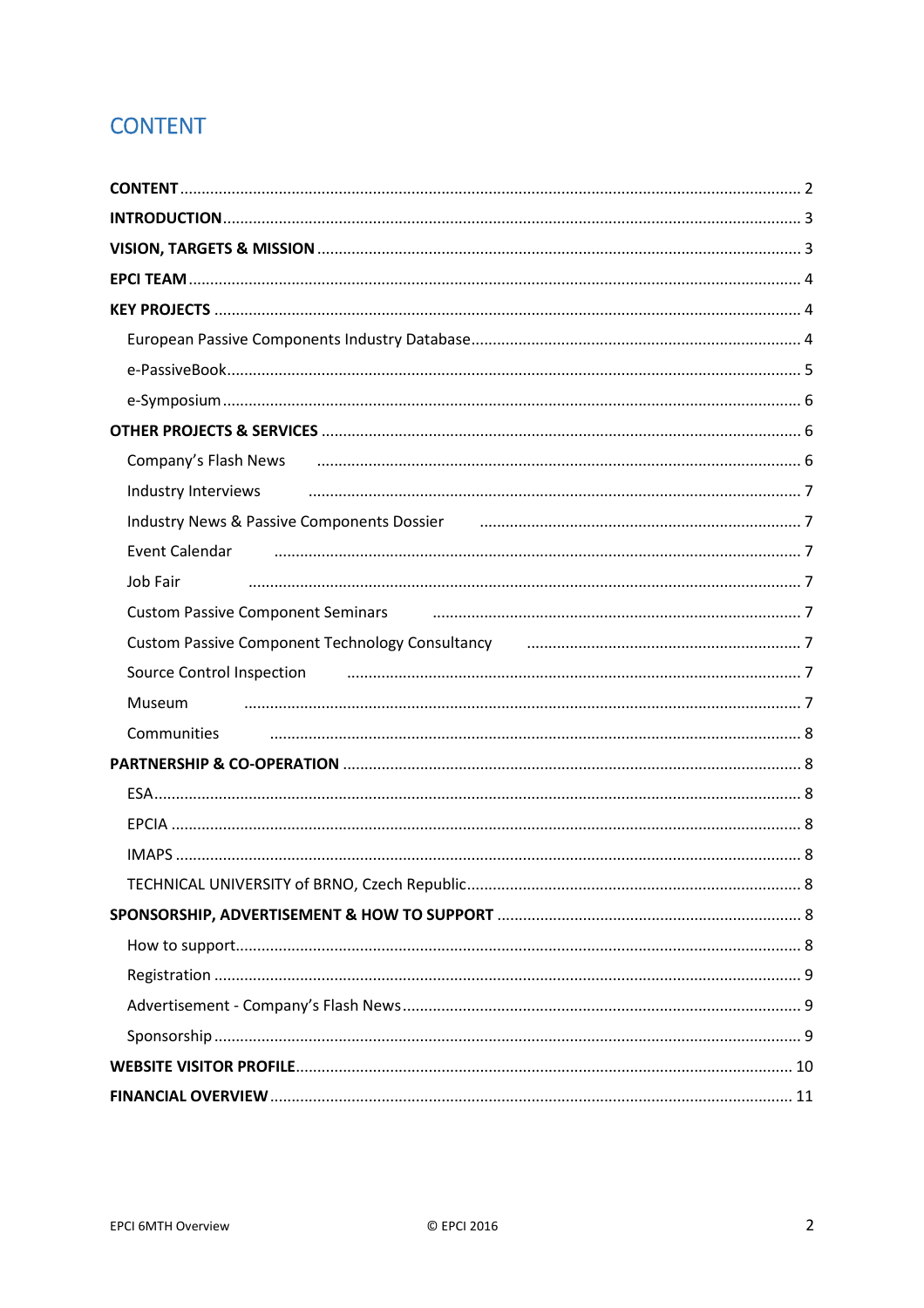# INTRODUCTION

The European Passive Component Institute (EPCI) was founded in July 2015 with target to build bridge between European passive component manufacturers, testhouses and universities and the end users of passive components. The aim is to support awareness about the European passive component industry and give some room for growth to small enterprises' new ideas. There is also a number of passive component projects at European universities and testhouses' special capabilities that are not widely known but it may worth its attention.

# VISION, TARGETS & MISSION

The electronic and component industry has been going through a fast dramatic change period since  $90<sup>th</sup>$  of last century driven by the growth of information society on one side and the growth of consumer application segment power with its typical requirements for flexibility and cost down pressure.

Issue of today's information society is that we are surrounded by a wide range of information with diverse quality and precision levels. Thus, more time and resources have to be paid to validate the source and truth of information obtained, then to get the specific information itself. Misleading information however, can cause significant delay in reaction, complaints and eventually high related cost to fix the false conclusions/actions. The experienced HW engineers, for example, are more and more cautious about the manufacturer's presentation that can be misleading in some statements to drive their attention to the manufacturer's product portfolio rather than supporting the engineers with the best solution to his/her issues. The independent sources of validated and objectively presented information are growing its importance to save time and cost of the design-in process. **EPCI target in this field is to become a valuable, easy to work with, independent technical information resource on passive components.**

The long tradition of components manufacturing in Europe (and USA) is usually from the beginning of its invention by pioneers and the "later pioneers" that moved the initial thoughts into a high volume manufacturing technologies and products. The whole industry had to co-operate many times in both horizontal and vertical directions to fix some of the "technology challenges". This process has brought an enormous level of experience that worth to keep and share with younger generation. **The aim of EPCI here is to provide an easy accessible overview of European passive components industry capabilities**. (Including manufacturers, testhouses, distributors and universities with continuous passive components research programs).

**The EPCI mission is to become a source of validated independent technical information on passive components and incentive for European passive component industry experience growth.**

**The EPCI target is to create and present easy to use tools supporting passive components industry such as the e-PassiveBook** (with open access passive handbook, application guidelines, simulation and modelling topics …) **or e-Symposium** (custom compiled symposium)**– useful and attractive for EEE component engineers, quality & reliability engineers, HW designers, strategic buyers etc.**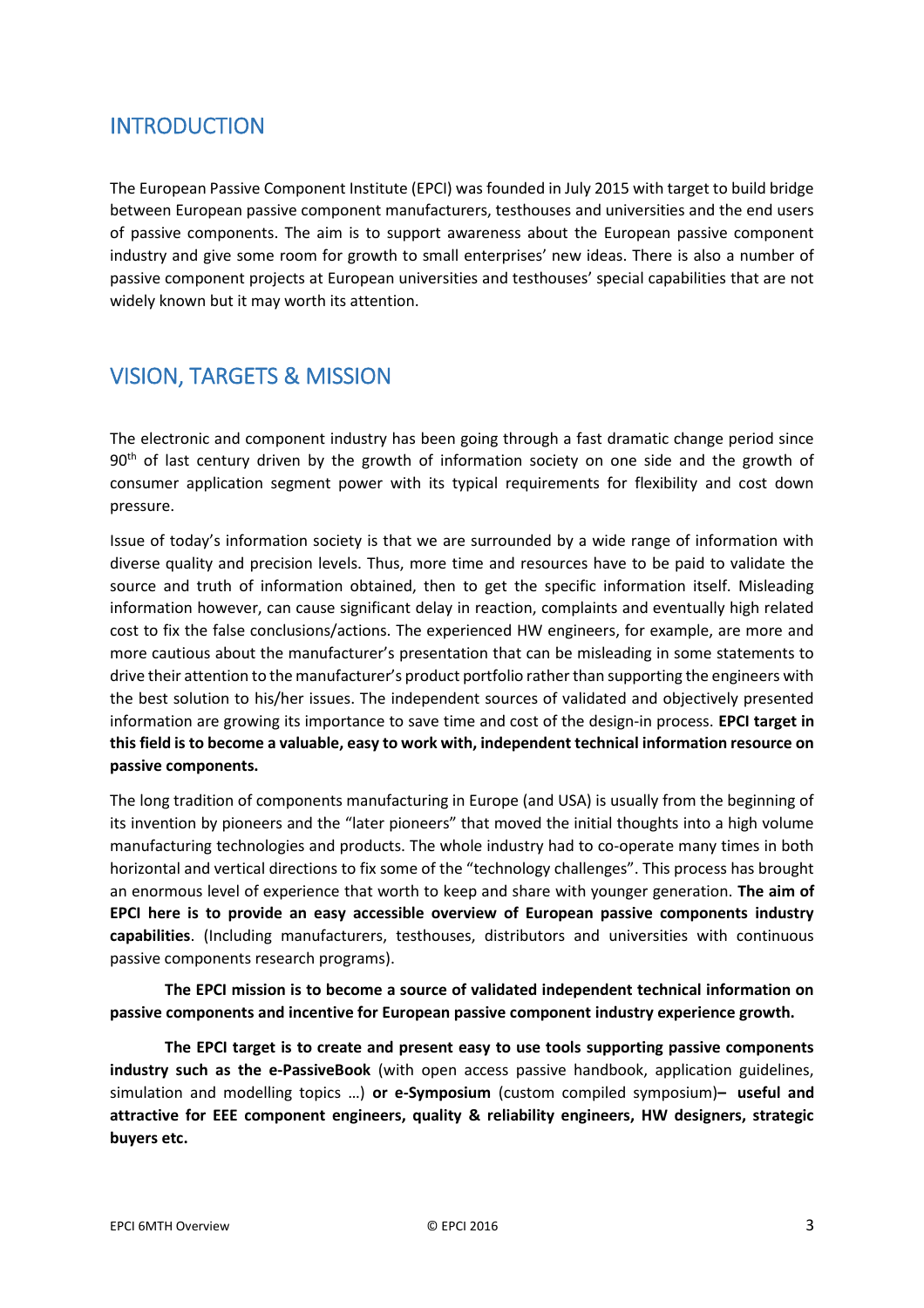# EPCI TEAM

The EPCI has been founded by its president, **Dipl. Ing. Tomas Zednicek, Ph.D.,** based in Lanskroun, Czech Republic, that has more than 21 years of experience in capacitor industry in a position of the worldwide technical marketing manager at a global leading passive component manufacturer. He has a wide experience with intercultural communication and special applications such as space, medical, automotive etc.

Two external co-operators **Mrs. Dominique Vignolo** located in France and **Dipl. Ing. Reiner W. Kuehl** from Germany have expressed their strong support to the EPCI vision, mission and targets by offering their active assistance to EPCI, especially in their home regions and precise resistors fields. The both external co-operators are long-term recognised industry experts with a deep level of knowledge and respect in their fields.

More info about the team CV can be found at the EPCI website / about / people.

# KEY PROJECTS

The EPCI has introduced 3 key projects in the first 6month of its operation:

- **European passive component industry database**
- **e-PassiveBook the online passive components handbook**
- **e-Symposium. the online technical article database**

# European Passive Components Industry Database

Databases of European manufacturers, testhouses, distributors and universities with continuous research programs on passive components have been established on the EPCI website. The first database inputs of more than 120 companies have been entered based on the public sources. This information are presented without guarantee. The companies will be contacted in the next phase with offer to register and thus present verified information.

the database benefits for / why register:

- End-customers searching for a specific passive components that could not be found easily on the market or using a quick web search.
- End-customers looking for specifically EU sourced parts for various reasons:
	- o high rel or unique parts typically with low volume, but high degree of add value/knowhow/design flexibility
	- o parts for a government initiated project with guaranteed geographic return requirements
	- o new parts / obsolescent parts / automotive parts upgrade option etc for ESA European Space Agency programs (EU origin mandatory for ESA qualified parts)
- Identification of potential partners in other EU countries for joint EC funded projects such as Horizon 2020
- Government, agencies, or other institution representatives searching for a local passive component manufacturing, testing and evaluation capabilities (testhouses) and/or research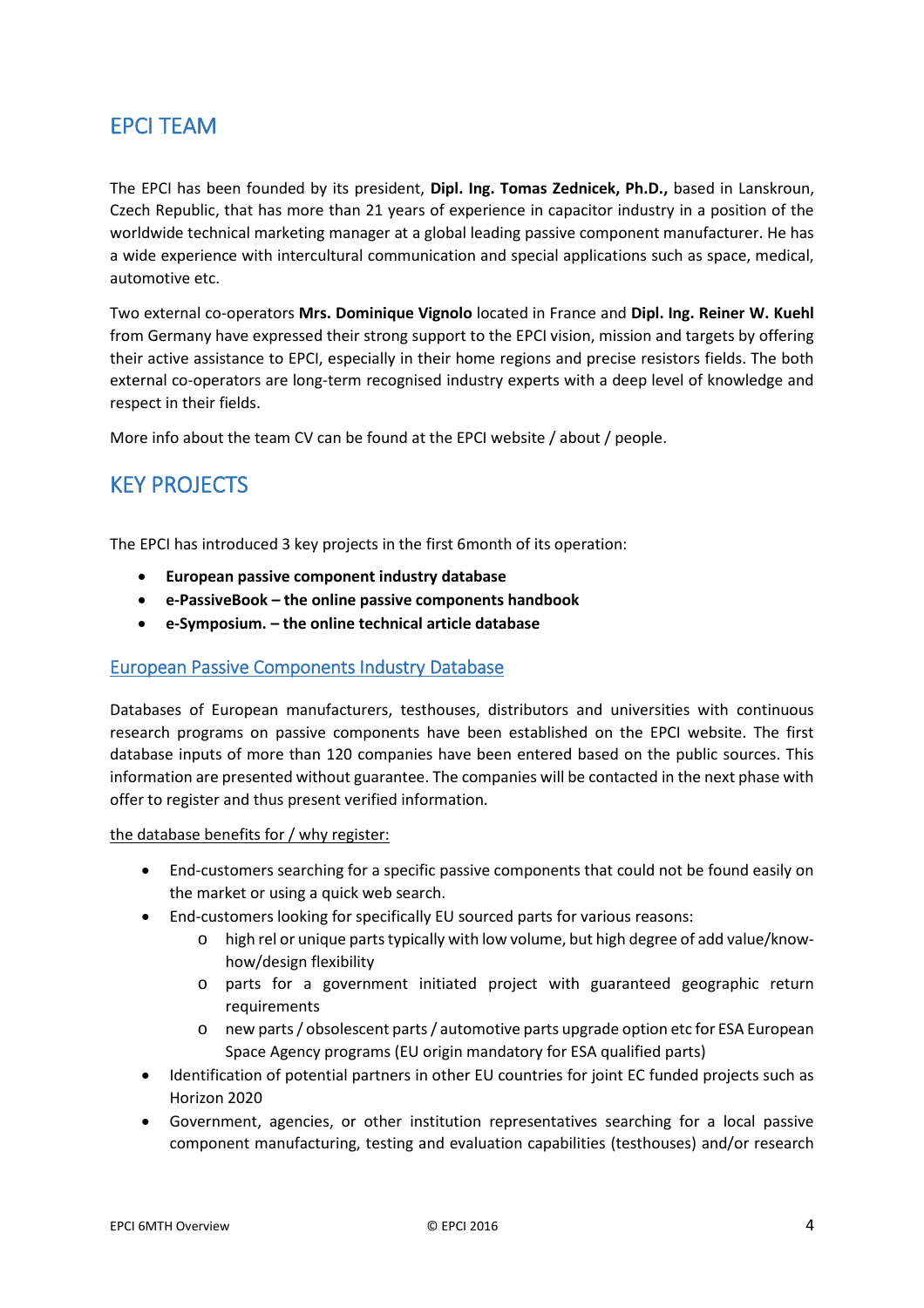projects (universities) for strategic institutional support programs, statistics, international industry co-operation support offers etc.

- Review supplier capability overview for end customers / integrators offering industry offset as incentive for local government tenders
- Contact database to create a communication link between manufacturers and university's research programs for application oriented research, student practice, educational programs, selected students recruitments etc

# Current status:

The European passive component industry databases of manufacturers, testhouses, distributors and universities have been established on the EPCI web page. Registration is open using an online registration forms or contact email. More than 120 entities records available to date.

### Next steps:

The next phase si to make step by step contacts with the database entities to offer registration and verification of the presented overview and this continuously expand the database records.

# e-PassiveBook

EPCI has established an online Passive Components Handbook: e-PassiveBook. The e-PassiveBook aims to become the favourite independent up-to date online handbook on passive components structure, technologies, behaviour, characteristics, applications guidelines, simulation & modelling etc.

# e-PassiveBook benefits:

Independent source of passive component technical information for the industry specialists, component & reliability engineers, circuit designers, graduate students and all wide public with interest in the passive components industry.

### Current status:

EPCI obtained rights to use an industry famous P-O.Fagerholt's CLR Passive Components Handbook from CTI Inc. (USA) as the core information source for the online e-PassiveBook. The handbook has to be transformed and re-edited to fit into the web format in order to offer the complete search function, structure, formatting and quality of pictures. However, this process is time and resources consuming. The first sub-chapter of the P-O.Handbook has been already digitalised and it is available on the EPCI website to illustrate the form, structure and content of the e-PassiveBook. EPCI is currently looking for sponsors that would financially support creation of the e-PassiveBook. The sponsor's logo will be shown in a sidebar of the e-PassiveBook as an acknowledgement.

### Next steps:

The e-PassiveBook is intended to be created in four following phases:

- Phase one: **transformation** of complete P-O Fagerholt's CLR handbook into the website (upon sponsorship)
- Phase two: content review and **update** it in order to reflect the latest stage of the industry and technology.

Phase three: **expansion** of information by other passive components, application guidelines, simulation&modelling etc.

### Phase four: **keep updated**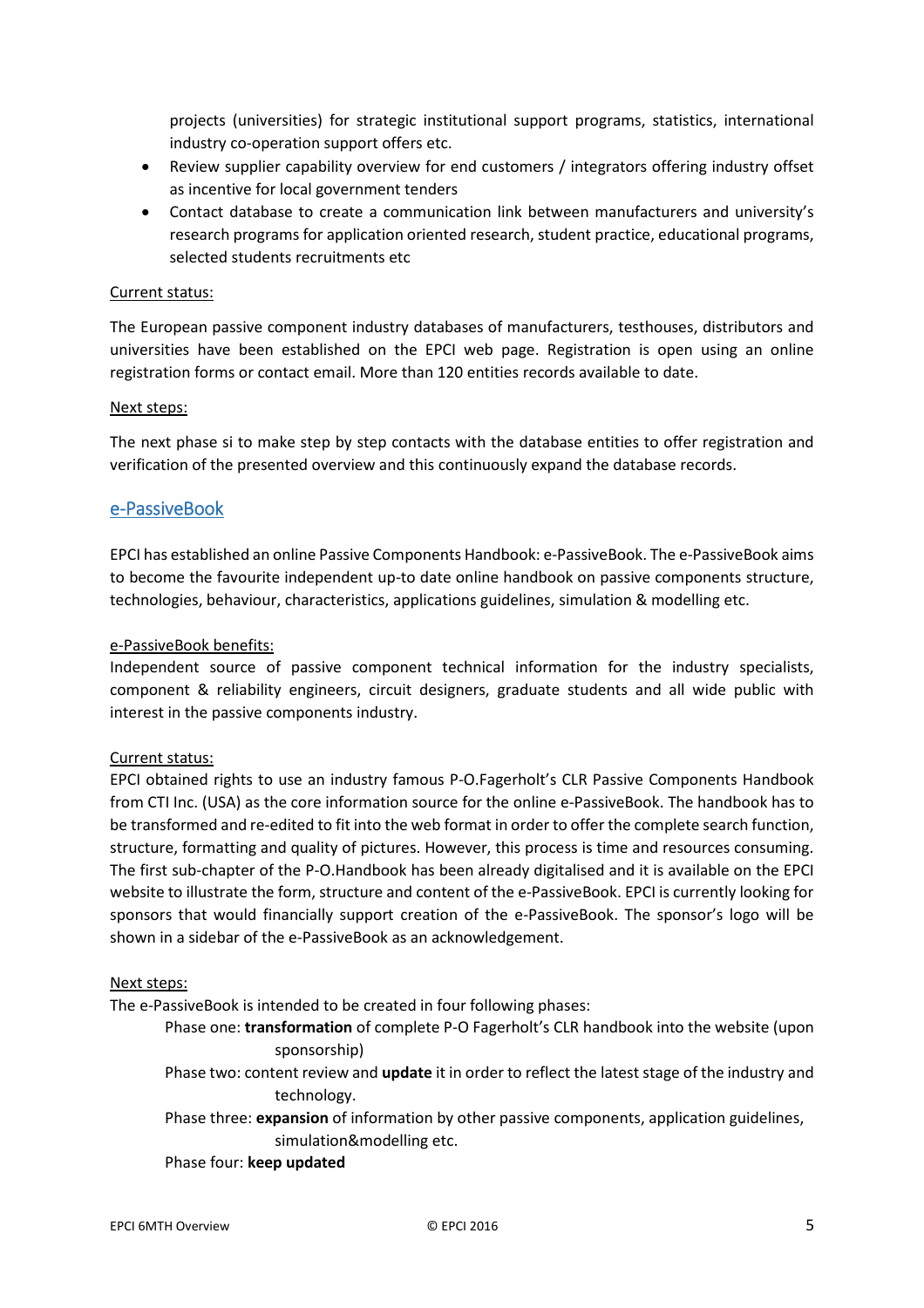# e-Symposium

e-Symposium is an intended electronic form of a Passive Components Technology Symposium with a collection of technical articles about passive components that can be searched for a dedicated topic or items of interest. All articles are reviewed by EPCI before it is add to the paper database and articles with sales pitch or at a low quality level are rejected. This is not the place for sales type press releases but for a technical papers/presentations with more details on technical benefits / processes/ issues / innovations / new approaches / materials or applications. The custom selected articles will be provided in a form of conventional style conference/symposium proceedings in electronic or hard prints upon the users order. Company annual registration for an unlimited access to their employees will be considered.

# Why e-Symposium

The aim is to support mainly regular technical engineering stuff to get access to needed information about passive components in situations such as:

- It is difficult to justify expenses on technical conference (travel, accommodation, entrance fee).
- Passive components present only a partial interest of the job duties and it is out of efficiency to attend a full day conference.
- The existing live symposium is in a conflict with other events
- Industry specialist with a feeling of wasted time & money at a full conference hearing all papers out of interest.
- Preference to study a technical paper in a comfortable time and environment

### Current status

e-Symposium outlines have been defined and announced on the EPCI web page including the call for papers by an online registration form. A leading passive component manufacturers and universities have been contacted with a request to provide rights to use their available technical papers for the e-Symposium database.

### Next steps

- completion of the e-Symposium operating software
- building and expansion of the e-Symposium database of technical articles

# OTHER PROJECTS & SERVICES

There are more functions and services implemented or under preparation side of the main projects above.

# Company's Flash News available and the company's Flash News

It is a commercial advertisement platform where a passive component industry entities can promote their technical advantages and hot/best product benefits.

The form is a short Q&A for two questions:

Q1: What is the technical advantage or innovation/service of the company that everyone should know about ?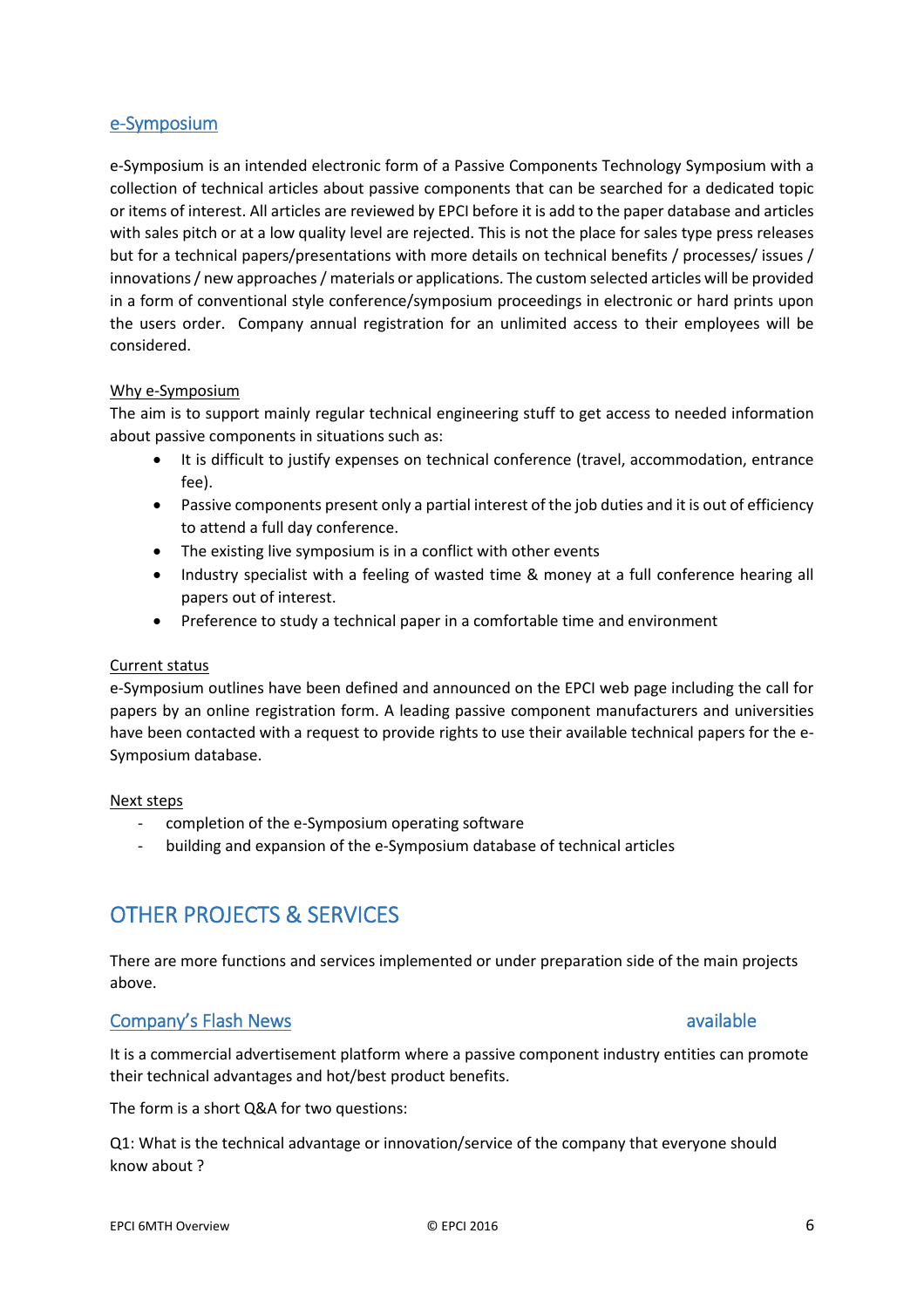# Q2: What is the latest or hot product/service that worth everyone's attention? There are next projects under planning upon the completion of the current phase.

# Industry Interviews coming soon

The intention is to prepare a monthly based short Q&A interview with passive component industry fellows about their view about the technology, trends, direction, news etc. The questioned people will be from wide range of applications and supply chain – manufacturers, distributors, end-users, agencies etc.

Status: under preparation, first interview release about late spring time

# Industry News & Passive Components Dossier available/under preparation

Collection of daily worldwide news about passive components is available under News section. The registered company's website are add to the list to monitor their press release and news to make sure their product news are always included in the news update. The news are categorised per component type, application and focus of the article.

An annual year based collection of commented news will processed into a passive component dossier document that will be possible to purchase via the EPCI web site. The first 2016 dossier will be issued during Q4 2016.

# Event Calendar available available

An event calendar showing Passive Component Industry relevant conferences, fairs, etc. is shown on the main page with link to detail information.

# Job Fair upon interest

a passive component industry related job advertisement post can be published upon interest.

# Custom Passive Component Seminars upon interest

A seminar on passive components lectured by industry experts can be prepared based on custom client requirements.

Status: open offer, seminars already lectured for clients. (mostly on capacitor technology)

# Custom Passive Component Technology Consultancy and the upon interest

Upon request, a consultancy about passive component technologies and trends can be offered. Please note, EPCI is a technology and new technology focus company. It is not a market consulting company, thus price, leadtime, value market trends etc. is not the scope of our expertise.

# Source Control Inspection **upon interest**

Upon request, a source inhouse/external control inspection on passive components can be organised by EPCI.

Another intended activity of EPCI after implementation of the main projects is to present history of passive components by collection and structured database of stories, product pictures, historical documentation, manufacturing equipment, catalogues etc. The first inputs will be based on HaS

# Museum intended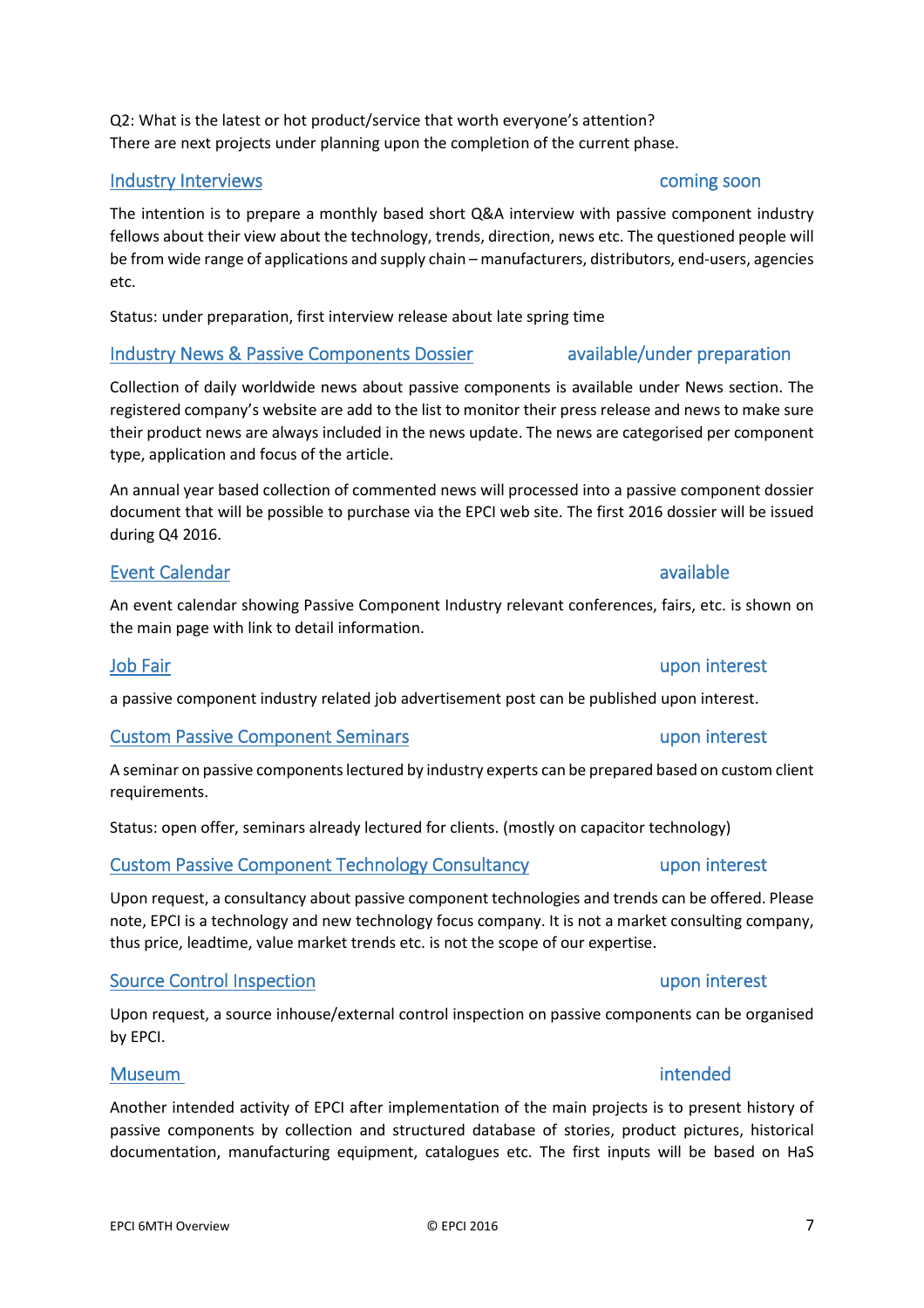company's passive component museum that is already physically existing in the Czech Republic. The components will be photographed and add to the database with description.

# Communities intended / upon interest

The EPCI website open up a space for a regional national community log in zone. The community zone can be operated in a native country language with exchange of local information, regional meetings, notes, information about the local policies & specifications. The communities will be manged and administrated by a regional EPCI co-ordinator. The first community region may be created for the Czech Republic where national passive component industry meetings are already organised as a small workshop. All community members have to declare and accept the anti-trust rules prior registration.

# PARTNERSHIP & CO-OPERATION

# **ESA**

EPCI has a close co-operation with ESA European Space Agency on passive component projects. EPCI has been introduced during the ESCCON component conference in March 2016 at ESTEC, Netherlands. EPCI has been invited to serve the programme committee for the next 2nd SPCD Space Passive Components Days that will be held at ESTEC in October 2016. EPCI will be also lecturing capacitor technology seminar for ESA and SPCD attendees during the SPCD.

# EPCIA

The EPCI has been introduced to EPCIA European Passive Components Industry Association Operating Committee in March 2016.

# IMAPS

EPCI is in partnership with IMAPS Czech & Slovak chapter with a common goals to interact with students and universities for educational purposes and applied research.

# TECHNICAL UNIVERSITY of BRNO, Czech Republic

EPCI lectured two seminars on capacitor overivew for electro-technology Ph.D. students at Technical Univeristy of Brno, Czech Republic in 2015/2016.

# SPONSORSHIP, ADVERTISEMENT & HOW TO SUPPORT

EPCI welcomes partners and appreciate all the financial support from the sponsors – the companies that share the values, policy and attitude to support the passive component industry.

# How to support

# Companies / Institutions

- Registration to the EPCI passive components industry database with suggested small annual registration fee for large/ global companies and distributors (only applies for European passive industry or global companies with at least one site located in a European country)
- Share/submit your passive component technical papers to e-Symposium database
- Share interesting stories, history, opinions about passive components
- Sponsorship of ePassiveBook the free online passive component handbook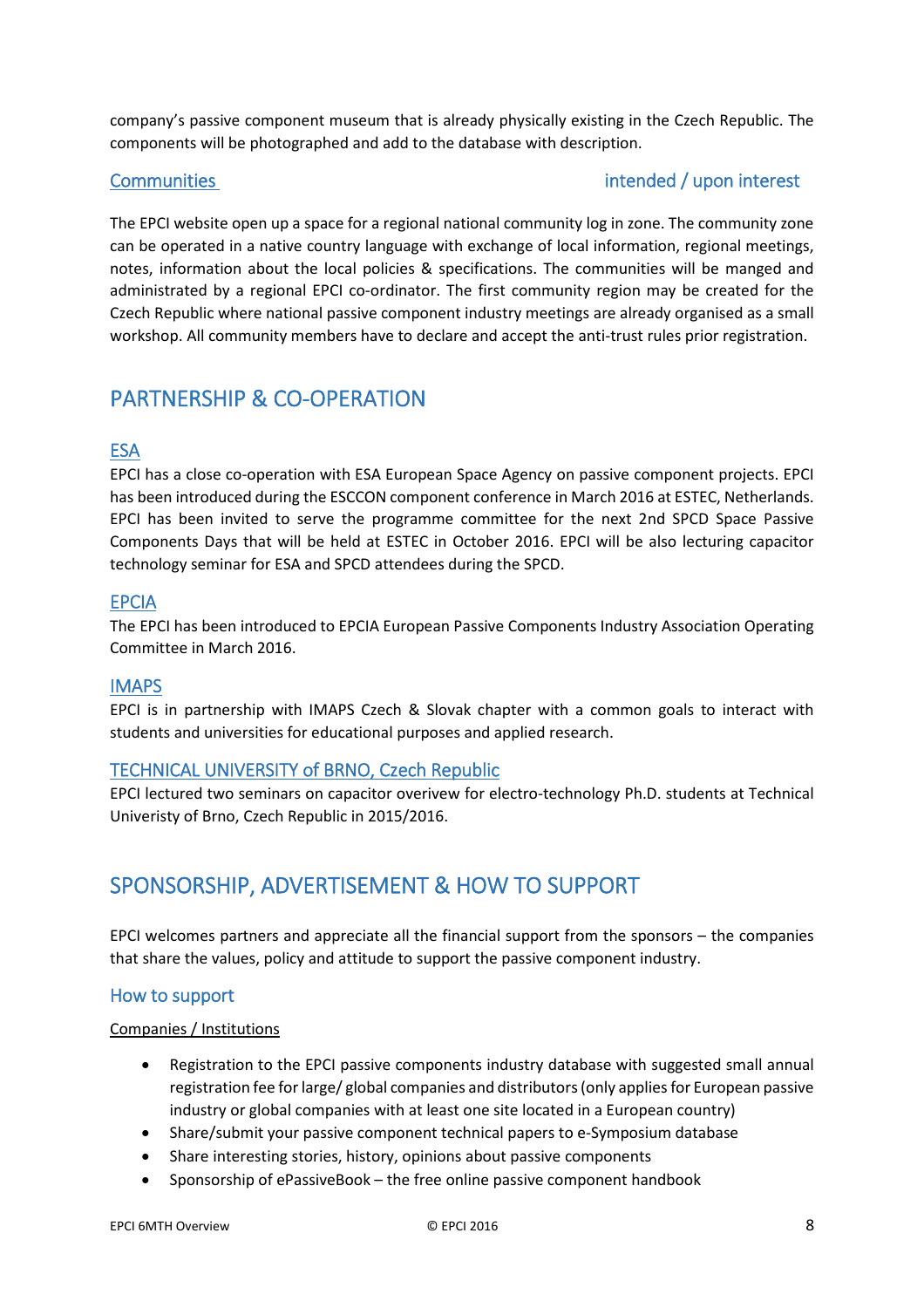- Register at e-Symposium as a company users (under preparation)
- Sponsorship of the EPCI bronze, silver, gold sponsorship

# Individuals

- Review and recommend EPCI website to colleagues, friends, partners, customers as a valuable independent source of information (if you like it)
- Follow EPCI on LinkedIn and share/likes with your contacts
- Send us your comments / suggestions for improvements / notes

# Registration

The European Passive Components industry – manufacturers, distributors, testhouses and universities with continuous research programs are encouraged to register and provide validated information in the EPCI database to their own benefits. Some annual one year registration fee is suggested for large/global companies and distributors.

Suggested One Year Registration Fee:

|                  | Manufacturers, Testhouses, Universitites | <b>Distributors</b> |
|------------------|------------------------------------------|---------------------|
| SME*, University | not set fee                              | 270.- EUR           |
| Large Company*   | 180.- EUR                                | 450.- EUR           |
| Global Company*  | 540.- EUR                                | 540,- EUR           |

\*note: SME is an enterprise with less than 250 employees, with year turnover less than 50M EUR or yearly bal. sum value is less than 43M EUR. Global company is a company with sites on three or more continents.

# Advertisement - Company's Flash News

Placement of an advertisement is offered in the form of Company's Flash News located in the EPCI main page and side bar. The form of advertisement is a Q&A PR by answering of two promotion questions about the technical advantage of the company and the new/hot product (see the chapter Other Projects of this document). The answers can include also a link to further detailed information and the company's web site.

### price

The Flash News Advertisement placed for a fixed period of 3mnth ……………………900,- EUR. Bronze, Silver and Gold sponsors (see below)……………………………………………………..free of charge

Job Offer Advertisement - please contact EPCI

# Sponsorship

There are three pre-set sponsorship levels and special acknowledgements-benefits are rewarded for the leading supporters:

**Golden Sponsor**: support exceeding 9.000,- EUR

benefits: - Company Flash News presentation free of charge for 12 month period

- Company logo placement at the main EPCI website for 12 month period
- 12month Free access to the e-Symposium database (under preparation)
- EPCI Press Release acknowledgement
- Acknowledgement at public EPCI presentations, conferences and symposiums etc.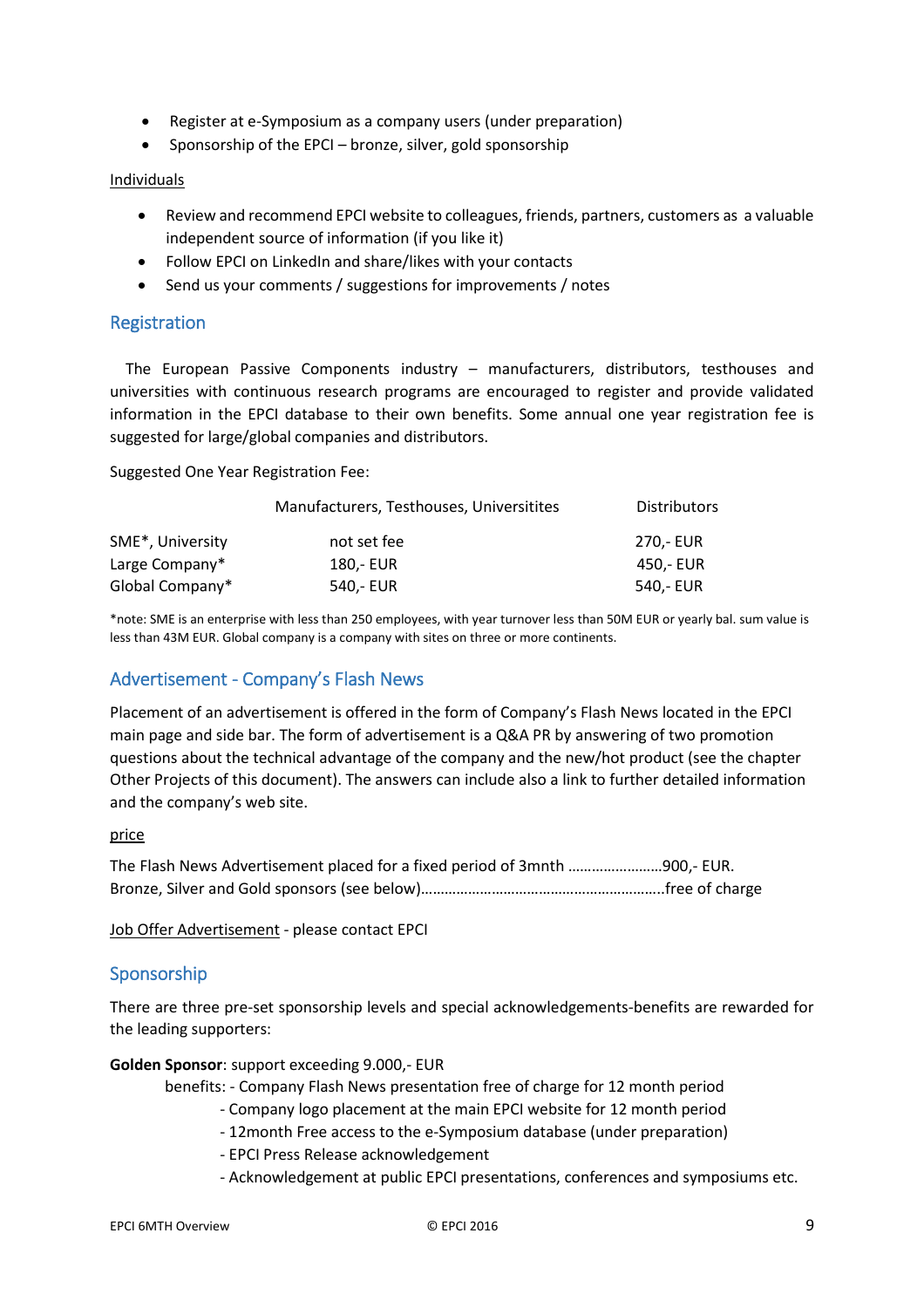### **Silver Sponsor**: support exceeding 5.400,- EUR

benefits: - Company Flash News presentation free of charge for 9 month period

- Company logo placement at the main EPCI website for 9 month period
- 9 month Free access to the e-Symposium database (under preparation)
- EPCI Press Release acknowledgement
- Acknowledgement at public EPCI presentations, conferences and symposiums etc.

### **Bronze Sponsor**: support exceeding 1.800,- EUR

benefits: - Company Flash News presentation free of charge for 3 month period

- Company logo placement at the main EPCI website for 3 month period
- 12month Free access to the e-Symposium database (under preparation)
- EPCI Press Release acknowledgement
- Acknowledgement at public EPCI presentations, conferences and symposiums etc.

There are currently there are two sponsorship options:

- 1) EPCI sponsor sponsoring of the EPCI projects & activities
- 2) e-PassiveBook project sponsors sponsoring creation of the open access online passive component handbook.

The sponsorship levels applies to both options. The e-PassiveBook sponsor's logo will be acknowledged at the main side bar of the e-PassiveBook.

# WEBSITE VISITOR PROFILE

Please see bellow the website attendance and visitor profile statistics for the first 6month (10/15 – 03/16) of EPCI website operation.

### Website attendance statistics:



During the first 6 month of EPCI website operation there are typically more than 400 new website visitors monthly based with 30% regular return rate. The number of visitors is currently growing in about 25% each month.

In addition, LinkedIn EPCI site articles are typically seen by 300 to 600 people (typical net reach people rate is about 400).